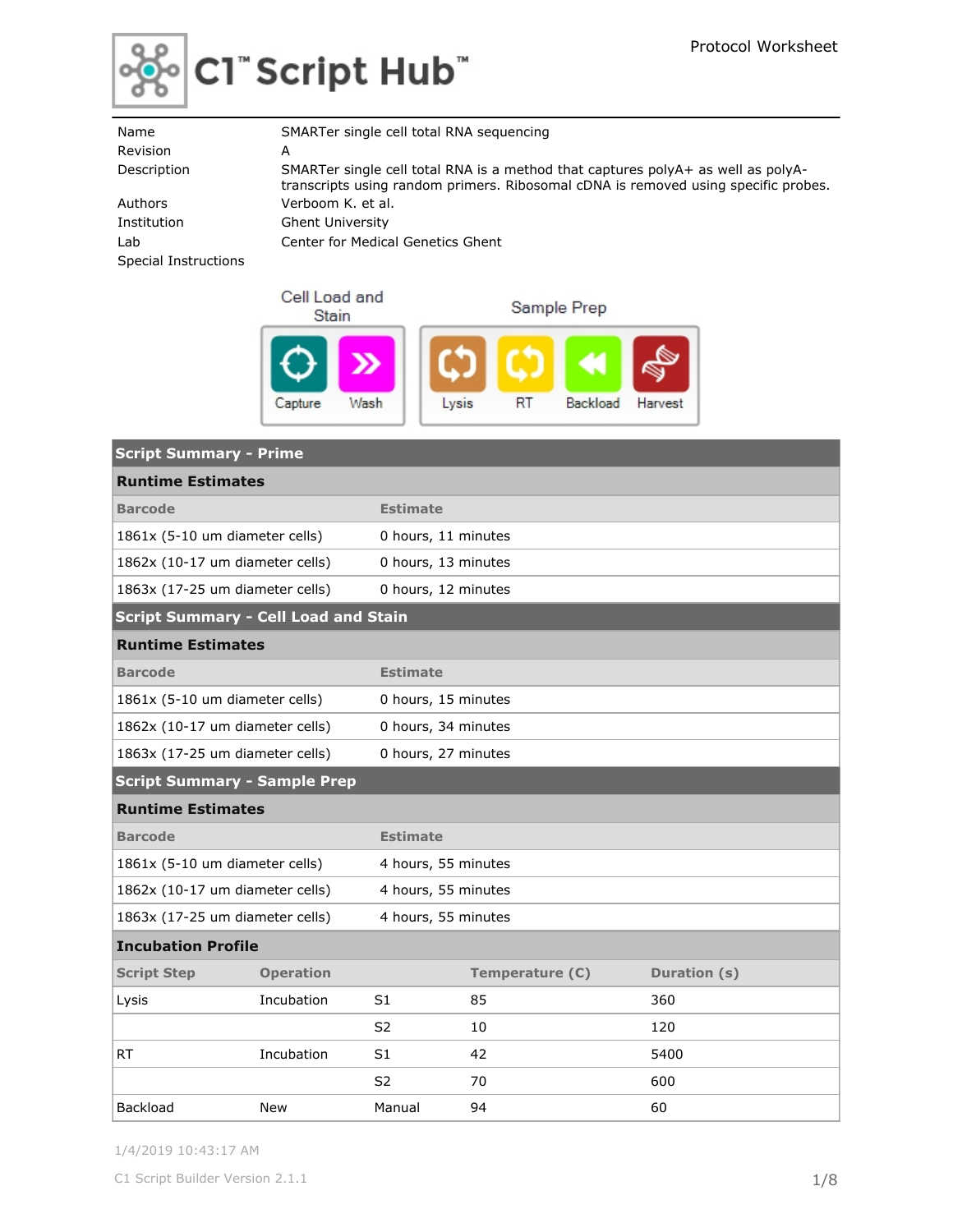Protocol Worksheet



### SMARTer single cell total RNA sequencing (Rev A)

| Backload | PCR Cycle (3<br>Step) x10 | Denaturation 98 |    | 30  |
|----------|---------------------------|-----------------|----|-----|
|          |                           | Annealling      | 55 | 15  |
|          |                           | Extension       | 68 | 30  |
| Backload | Manual                    | Manual          | 68 | 120 |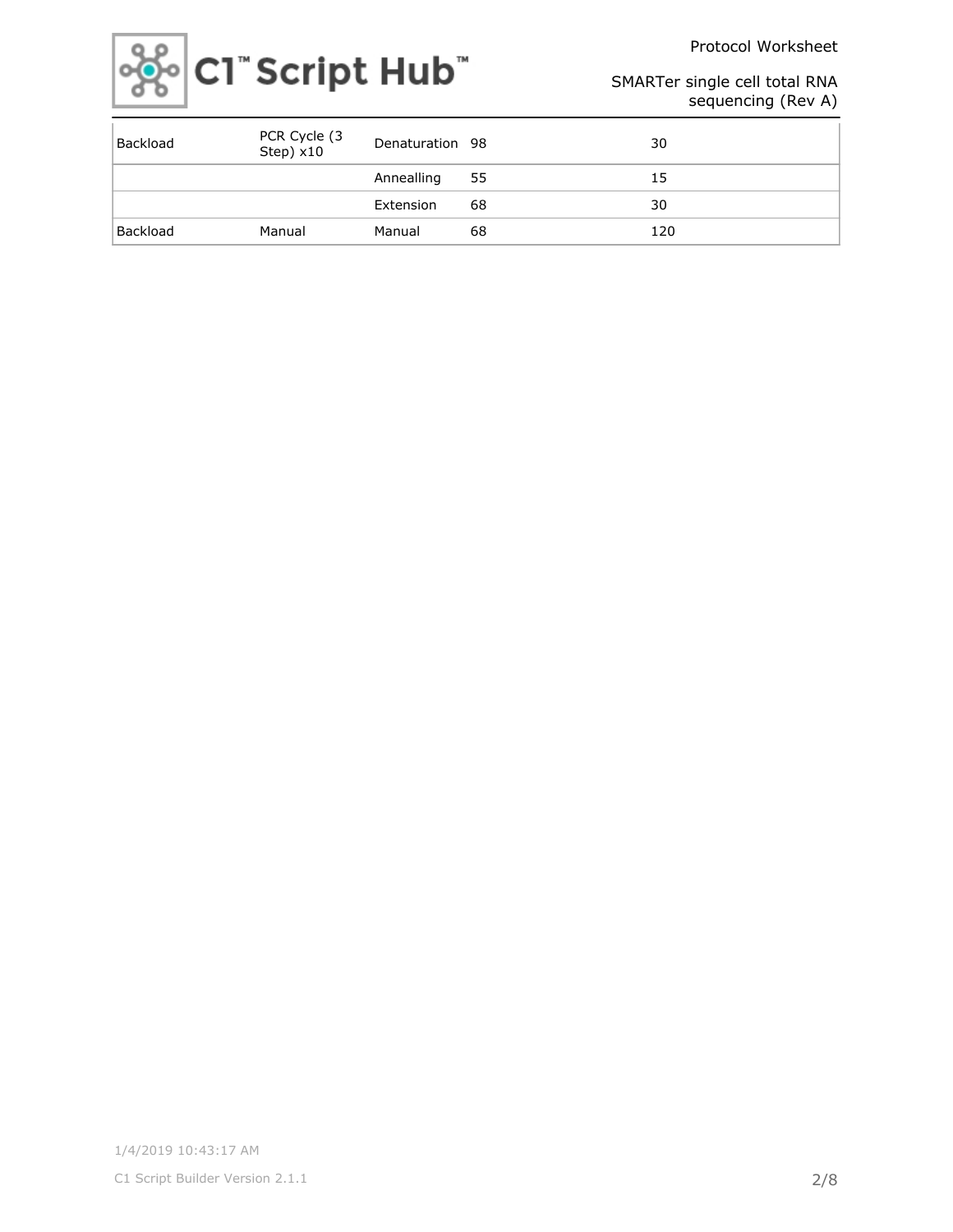

# **Script Reagent Details - Prime**



| <b>Reagent Loading</b>               |             |                    |                   |                      |
|--------------------------------------|-------------|--------------------|-------------------|----------------------|
| <b>Name</b>                          | Volume (µl) | <b>IFC Inlet</b>   | <b>Notes</b>      |                      |
| Harvest Reagent                      | 200 µl      | A1                 |                   |                      |
| Harvest Reagent                      | 200 µl      | A2                 |                   |                      |
| <b>Blocking Reagent</b><br>$\bullet$ | $2$ 15 µ    | C1                 |                   |                      |
| <b>Blocking Reagent</b><br>$\bullet$ | $15 \mu$    | C <sub>2</sub>     |                   |                      |
| Harvest Reagent                      | $20 \mu$    | <b>P1</b>          |                   |                      |
| Harvest Reagent                      | $20 \mu$    | P <sub>2</sub>     |                   |                      |
| <b>Reagent Mix Recipe - Prime</b>    |             |                    |                   |                      |
| <b>Blocking Reagent</b>              |             |                    |                   |                      |
| <b>Reagent (Stock Concentration)</b> |             | Mix Prep $(\mu I)$ | <b>Prep Conc.</b> | <b>Chamber Conc.</b> |
| C1 Blocking RGT (1X)                 |             |                    |                   |                      |
| <b>Harvest Reagent</b>               |             |                    |                   |                      |
| <b>Reagent (Stock Concentration)</b> |             | Mix Prep $(\mu I)$ | <b>Prep Conc.</b> | <b>Chamber Conc.</b> |
| C1 Harvest RGT (1X)                  |             |                    |                   |                      |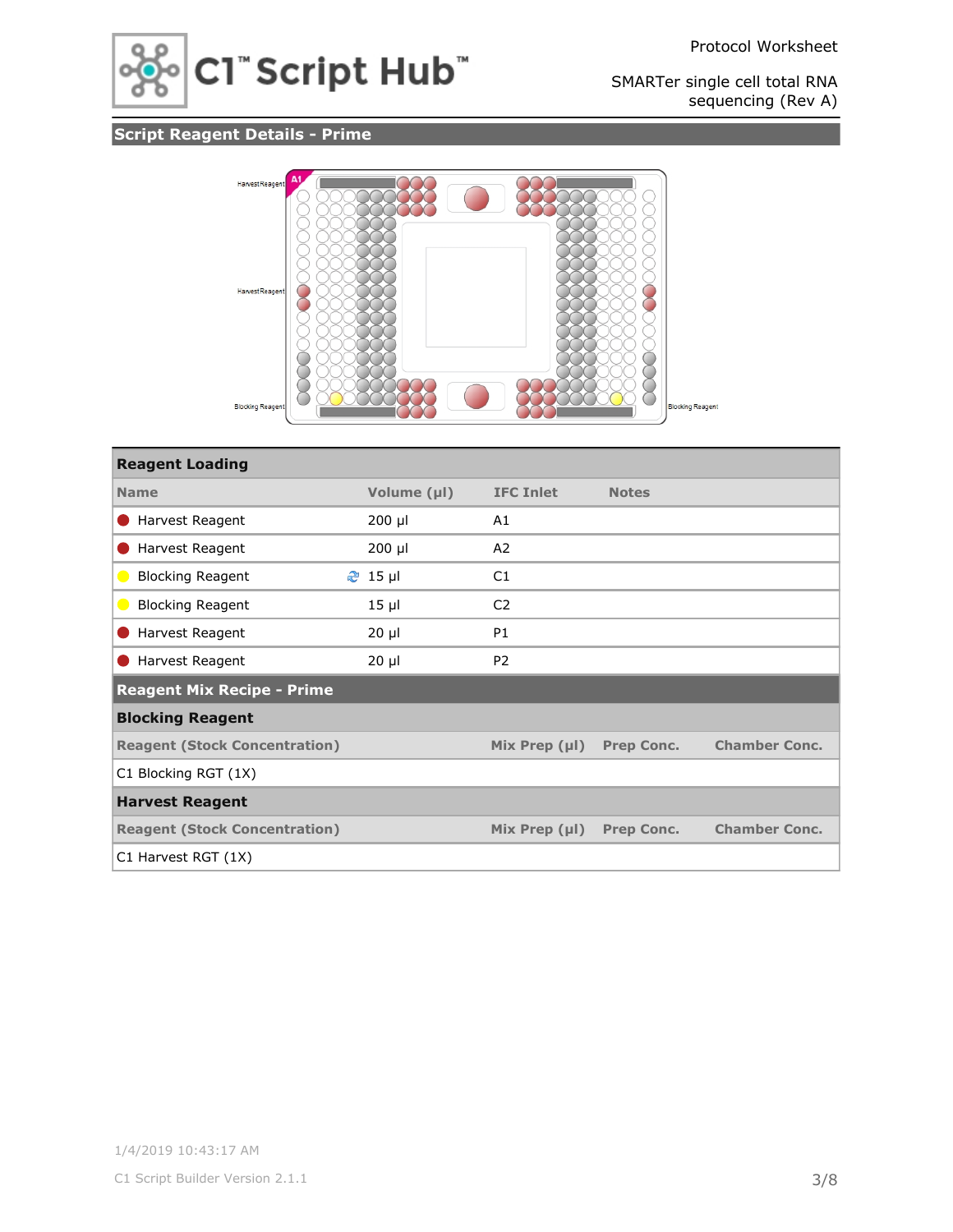



# **Script Reagent Details - Cell Load and Stain**



| <b>Inlet Reuse</b>                              |                  |                   |                     |                                          |                   |                                                              |
|-------------------------------------------------|------------------|-------------------|---------------------|------------------------------------------|-------------------|--------------------------------------------------------------|
| <b>Name</b>                                     | <b>IFC Inlet</b> |                   | <b>Instructions</b> |                                          |                   |                                                              |
| Cell Mix                                        | C1               |                   |                     | Aspirate inlet prior to loading reagents |                   |                                                              |
| Flowthrough Outlet                              | C <sub>2</sub>   |                   |                     |                                          |                   | Aspirate inlet prior to loading reagents (1862x, 1863x only) |
| <b>Reagent Loading</b>                          |                  |                   |                     |                                          |                   |                                                              |
| <b>Name</b>                                     |                  | Volume (µl)       |                     | <b>IFC Inlet</b>                         | <b>Notes</b>      |                                                              |
| Preloading Reagent                              |                  | 24                |                     | 2                                        |                   |                                                              |
| Cell Wash Buffer                                |                  | 7                 |                     | 5                                        |                   |                                                              |
| Cell Mix                                        |                  | <b><u>ී</u></b> 6 |                     | C1                                       |                   |                                                              |
| <b>Reagent Mix Recipe - Cell Load and Stain</b> |                  |                   |                     |                                          |                   |                                                              |
| <b>Preloading Reagent</b>                       |                  |                   |                     |                                          |                   |                                                              |
| <b>Reagent (Stock Concentration)</b>            |                  |                   |                     | Mix Prep $(\mu I)$                       | <b>Prep Conc.</b> | <b>Chamber Conc.</b>                                         |
| C1 Preloading RGT (1X)                          |                  |                   |                     |                                          |                   |                                                              |
| <b>Cell Mix</b>                                 |                  |                   |                     |                                          |                   |                                                              |
| <b>Reagent (Stock Concentration)</b>            |                  |                   |                     | Mix Prep $(\mu I)$                       | <b>Prep Conc.</b> | <b>Chamber Conc.</b>                                         |
| Suspension RGT (2.5X)                           |                  |                   |                     | 40                                       | $\mathbf{1}$      | 1                                                            |
| Cells 300 cells / µL                            |                  |                   |                     | 60                                       |                   |                                                              |
| 100 Total Prep Volume                           |                  |                   |                     |                                          |                   |                                                              |
| <b>Cell Wash Buffer</b>                         |                  |                   |                     |                                          |                   |                                                              |
| <b>Reagent (Stock Concentration)</b>            |                  |                   |                     | Mix Prep $(\mu I)$                       | <b>Prep Conc.</b> | <b>Chamber Conc.</b>                                         |
| Cell Wash BUF (1X)                              |                  |                   |                     |                                          |                   |                                                              |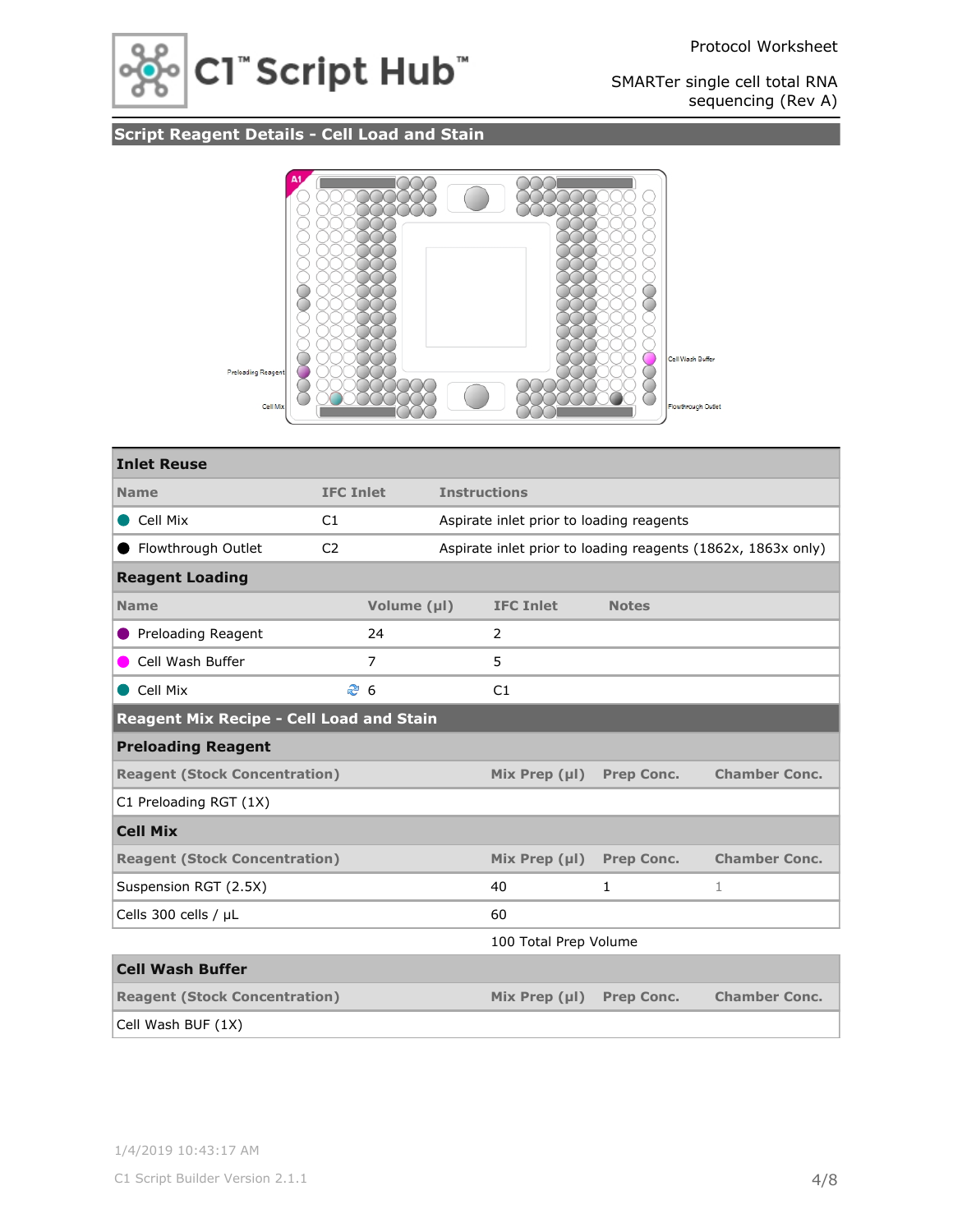

# **Script Reagent Details - Sample Prep**



| <b>Inlet Reuse</b>                      |                  |             |                     |                        |                   |                                                              |
|-----------------------------------------|------------------|-------------|---------------------|------------------------|-------------------|--------------------------------------------------------------|
| <b>Name</b>                             | <b>IFC Inlet</b> |             | <b>Instructions</b> |                        |                   |                                                              |
| ● Flowthrough Outlet                    | C <sub>2</sub>   |             |                     |                        |                   | Aspirate inlet prior to loading reagents (1862x, 1863x only) |
| <b>Reagent Loading</b>                  |                  |             |                     |                        |                   |                                                              |
| <b>Name</b>                             |                  | Volume (µl) |                     | <b>IFC Inlet</b>       | <b>Notes</b>      |                                                              |
| Preloading Reagent<br>$\bullet$         |                  | $\mathbf 0$ |                     | 2                      |                   |                                                              |
| lysis mix<br>$\bullet$                  |                  | 7           |                     | 3                      |                   |                                                              |
| RNA Seq RT Mix<br>$\blacksquare$        |                  | 8           |                     | 4                      |                   |                                                              |
| Harvest Reagent                         | 180 µl each      |             |                     | Harvest Inlets         |                   |                                                              |
| $\bullet$ PCR mix                       |                  | 5 each      |                     | <b>Harvest Outlets</b> |                   |                                                              |
| <b>Reagent Mix Recipe - Sample Prep</b> |                  |             |                     |                        |                   |                                                              |
| <b>Preloading Reagent</b>               |                  |             |                     |                        |                   |                                                              |
| <b>Reagent (Stock Concentration)</b>    |                  |             |                     | Mix Prep $(\mu I)$     | <b>Prep Conc.</b> | <b>Chamber Conc.</b>                                         |
| C1 Preloading RGT (1X)                  |                  |             |                     |                        |                   |                                                              |
| 10x reaction buffer (Secondary: 10X)    |                  |             |                     |                        |                   |                                                              |
| <b>Reagent (Stock Concentration)</b>    |                  |             |                     | Mix Prep $(\mu I)$     | <b>Prep Conc.</b> | <b>Chamber Conc.</b>                                         |
| 10 X Lysis buffer (10X)                 |                  |             |                     | 19                     | 9.5               |                                                              |
| RNase inhibitor (40 U/µl)               |                  |             |                     | $\mathbf{1}$           | $\overline{2}$    |                                                              |
|                                         |                  |             |                     | 20 Total Prep Volume   |                   |                                                              |
| lysis mix                               |                  |             |                     |                        |                   |                                                              |
| <b>Reagent (Stock Concentration)</b>    |                  |             |                     | Mix Prep $(\mu I)$     | Prep Conc.        | <b>Chamber Conc.</b>                                         |
| SMART Pico Oligos Mix v2                |                  |             |                     | 2.3                    |                   |                                                              |
| 5XFirst-Strand Buffer (5X)              |                  |             |                     | 6                      | 1.5               | 1.0005                                                       |
| RNAse free H2O                          |                  |             | 6.7                 |                        |                   |                                                              |

1/4/2019 10:43:17 AM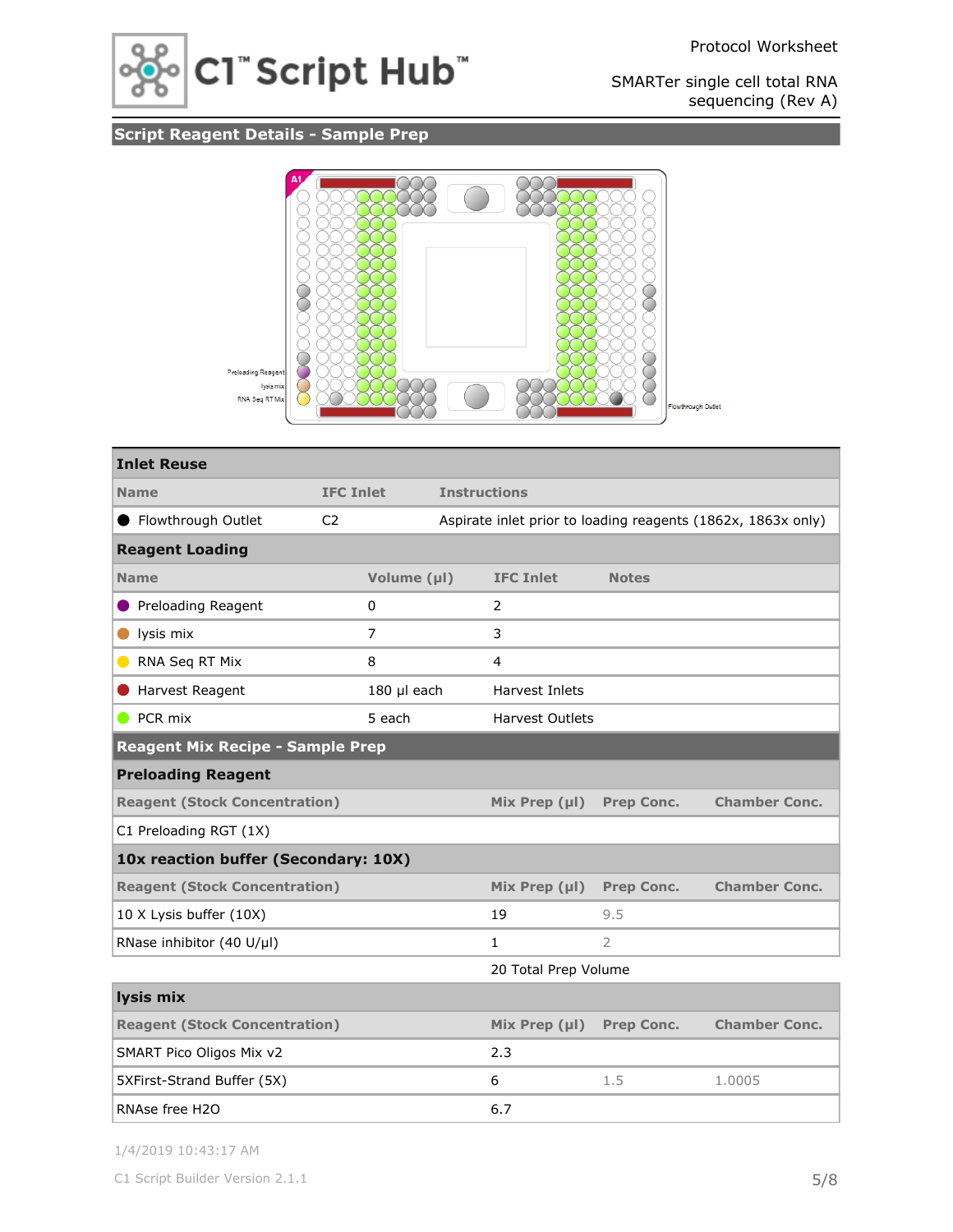Protocol Worksheet



SMARTer single cell total RNA sequencing (Rev A)

| C1 Loading RGT (20X)                         | 1                      | 1                 | 0.667                |
|----------------------------------------------|------------------------|-------------------|----------------------|
| 10x reaction buffer (10X)                    | 3                      | 1.5               | 1.0005               |
| spikes 1/1000                                | 1                      |                   |                      |
|                                              | 20 Total Prep Volume   |                   |                      |
| <b>RNA Seq RT Mix</b>                        |                        |                   |                      |
| <b>Reagent (Stock Concentration)</b>         | Mix Prep $(\mu I)$     | Prep Conc.        | <b>Chamber Conc.</b> |
| C1 Loading RGT (20X)                         | 1                      | 1                 | 0.571                |
| 5X First-Strand Buffer (5X)                  | 4                      | $\mathbf{1}$      | 0.571                |
| RNase Inhibitor (40 U/µl)                    | 0.9                    | 1.8               | 1.0278               |
| SMARTScribe Reverse Transcriptase (100 U/µl) | 3.5                    | 17.5              | 9.9925               |
| SMART TSO mix v2                             | 7.9                    |                   |                      |
| RNAse free H2O                               | 2.7                    |                   |                      |
|                                              | 20 Total Prep Volume   |                   |                      |
| 3' PCR primer mix (Secondary)                |                        |                   |                      |
| <b>Reagent (Stock Concentration)</b>         | Mix Prep $(\mu I)$     | <b>Prep Conc.</b> | <b>Chamber Conc.</b> |
| 3' PCR primer (12 µM) (12 µM)                | $\mathbf{1}$           | 2.4               |                      |
| RNAse free H2O                               | 4                      |                   |                      |
|                                              | 5 Total Prep Volume    |                   |                      |
| 5' PCR primer mix (Secondary)                |                        |                   |                      |
| <b>Reagent (Stock Concentration)</b>         | Mix Prep $(\mu I)$     | <b>Prep Conc.</b> | <b>Chamber Conc.</b> |
| Rev primer (12 $\mu$ M) (12 $\mu$ M)         | 1                      | 2.4               |                      |
| RNAse free H2O                               | 4                      |                   |                      |
|                                              | 5 Total Prep Volume    |                   |                      |
| 1,5x PCR mix (Secondary: 1.5X)               |                        |                   |                      |
| <b>Reagent (Stock Concentration)</b>         | Mix Prep $(\mu I)$     | <b>Prep Conc.</b> | <b>Chamber Conc.</b> |
| 2X SeqAmp CB PCR buffer (2X)                 | 1050                   | 1.5               |                      |
| SeqAmp DNA polymerase                        | 42                     |                   |                      |
| RNAse free H2O                               | 308                    |                   |                      |
|                                              | 1400 Total Prep Volume |                   |                      |
| <b>PCR mix</b>                               |                        |                   |                      |
| <b>Reagent (Stock Concentration)</b>         | Mix Prep (µl)          | <b>Prep Conc.</b> | <b>Chamber Conc.</b> |
| C1 Loading RGT (20X)                         | 1                      | 1.105             | 0.9901               |
| 3' PCR primer mix                            | $\overline{2}$         |                   |                      |
| 5' PCR primer mix                            | $\overline{2}$         |                   |                      |
| 1,5x PCR mix (1.5X)                          | 13.1                   | 1.0856            | 0.9727               |

18.1 Total Prep Volume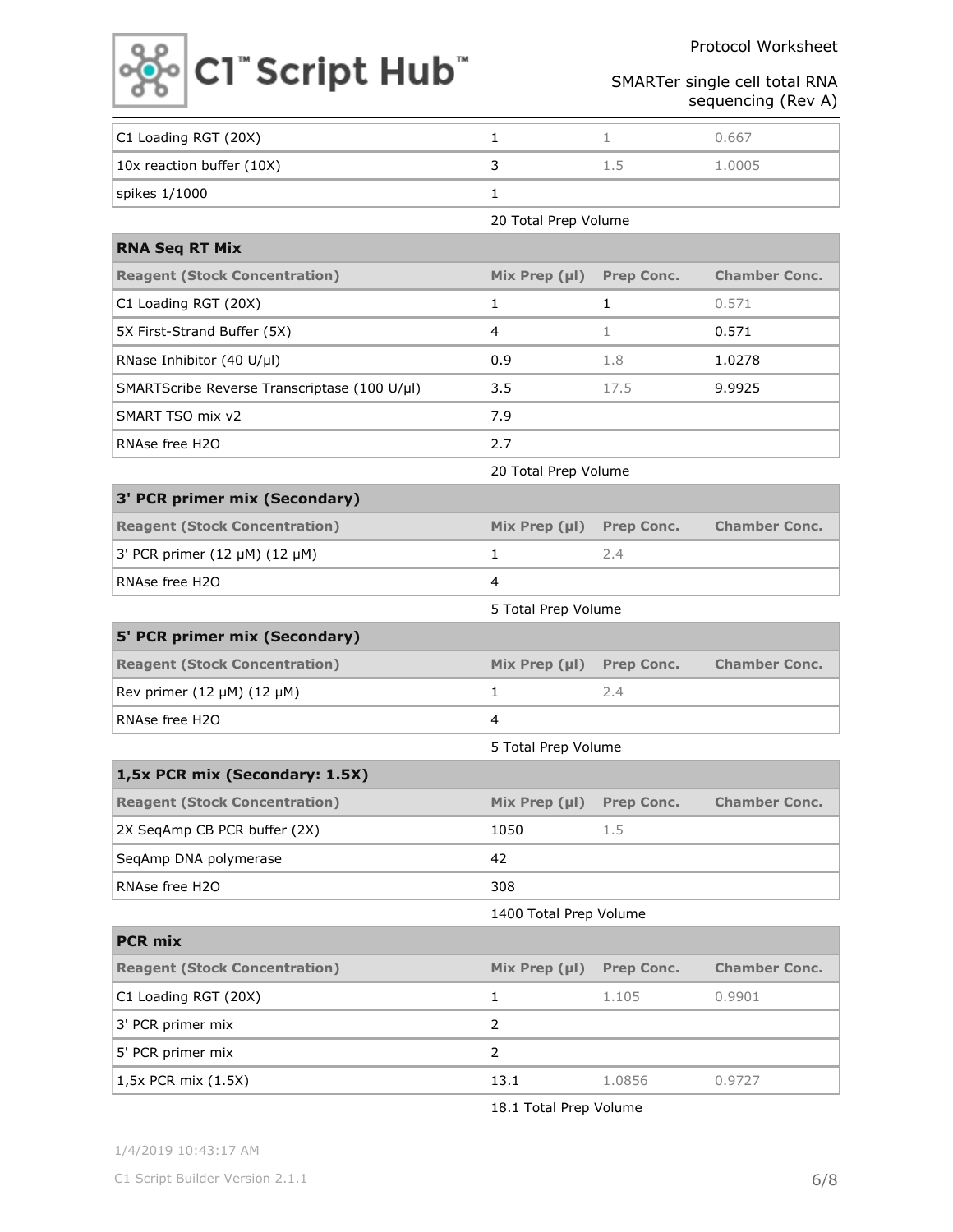

Protocol Worksheet

SMARTer single cell total RNA sequencing (Rev A)

### **Harvest Reagent**

**Reagent (Stock Concentration) Mix Prep (µl) Prep Conc. Chamber Conc.**

C1 Harvest RGT (1X)